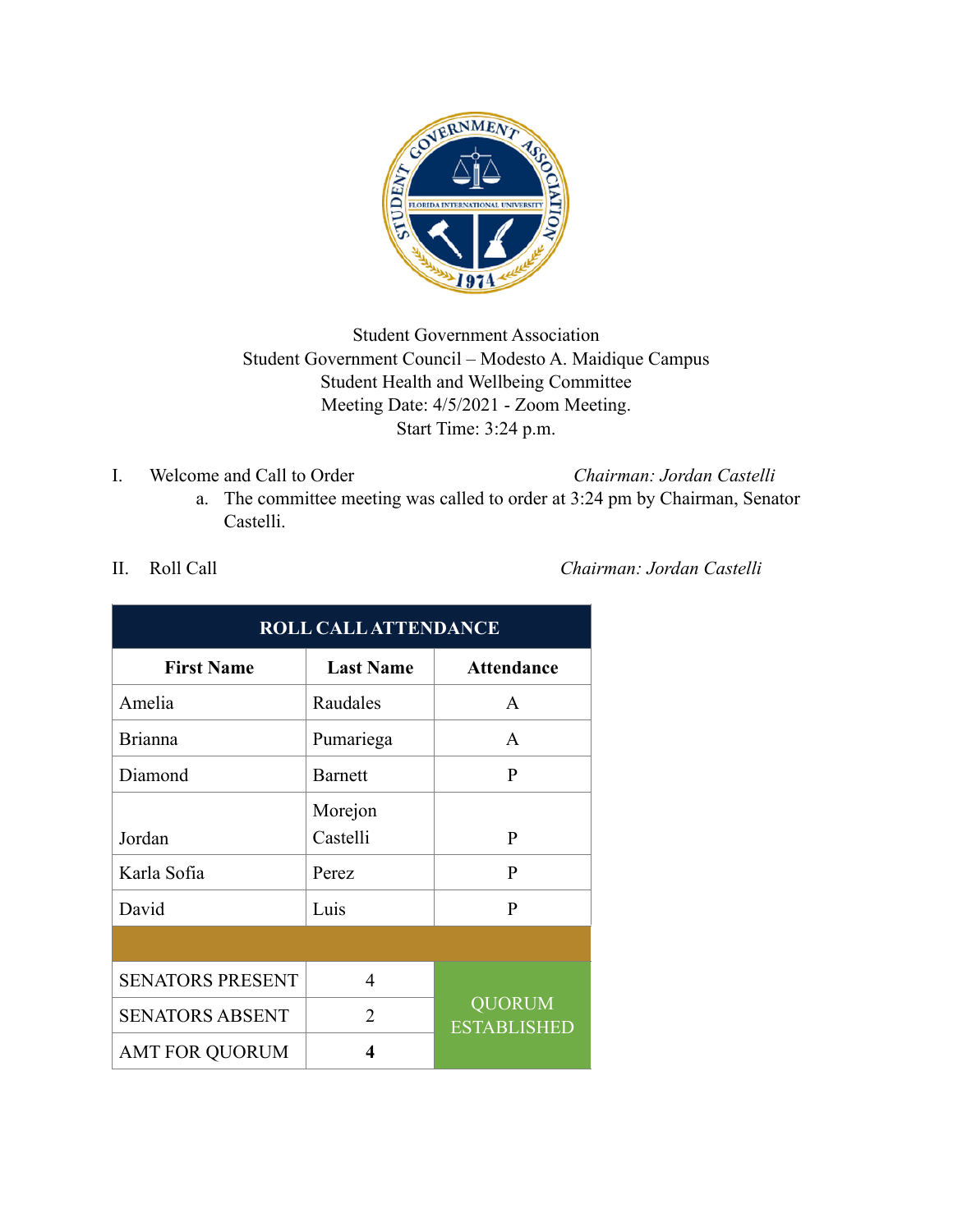## III. Open Forum

- a. Two resolutions being presented on behalf of Senator Mandall
- b. Gun violence resolution was presented and approved.
- c. Anti-Asian discrimination resolution was bypassed reading and it was approved after the votes with yes reached a majority.

### IV. Old Business

a. none

## *V.* New Business *Chairman: Jordan Castelli*

| <b>Vote Resolution #1</b> |                  |             |  |  |
|---------------------------|------------------|-------------|--|--|
| <b>First Name</b>         | <b>Last Name</b> | <b>Vote</b> |  |  |
| Amelia                    | Raudales         | Absent      |  |  |
| <b>Brianna</b>            | Pumariega        | Absent      |  |  |
| Diamond                   | Barnett          | Abstain     |  |  |
|                           | Morejon          |             |  |  |
| Jordan                    | Castelli         | Y           |  |  |
| Karla Sofia               | Perez            | Y           |  |  |
| David                     | Luis             | Y           |  |  |

| <b>Vote Resolution #2</b> |                  |             |  |  |
|---------------------------|------------------|-------------|--|--|
| <b>First Name</b>         | <b>Last Name</b> | <b>Vote</b> |  |  |
| Amelia                    | Raudales         | Absent      |  |  |
| <b>Brianna</b>            | Pumariega        | Absent      |  |  |
| Diamond                   | Barnett          | Y           |  |  |
|                           | Morejon          |             |  |  |
| Jordan                    | Castelli         | Y           |  |  |
| Karla Sofia               | <b>Perez</b>     |             |  |  |